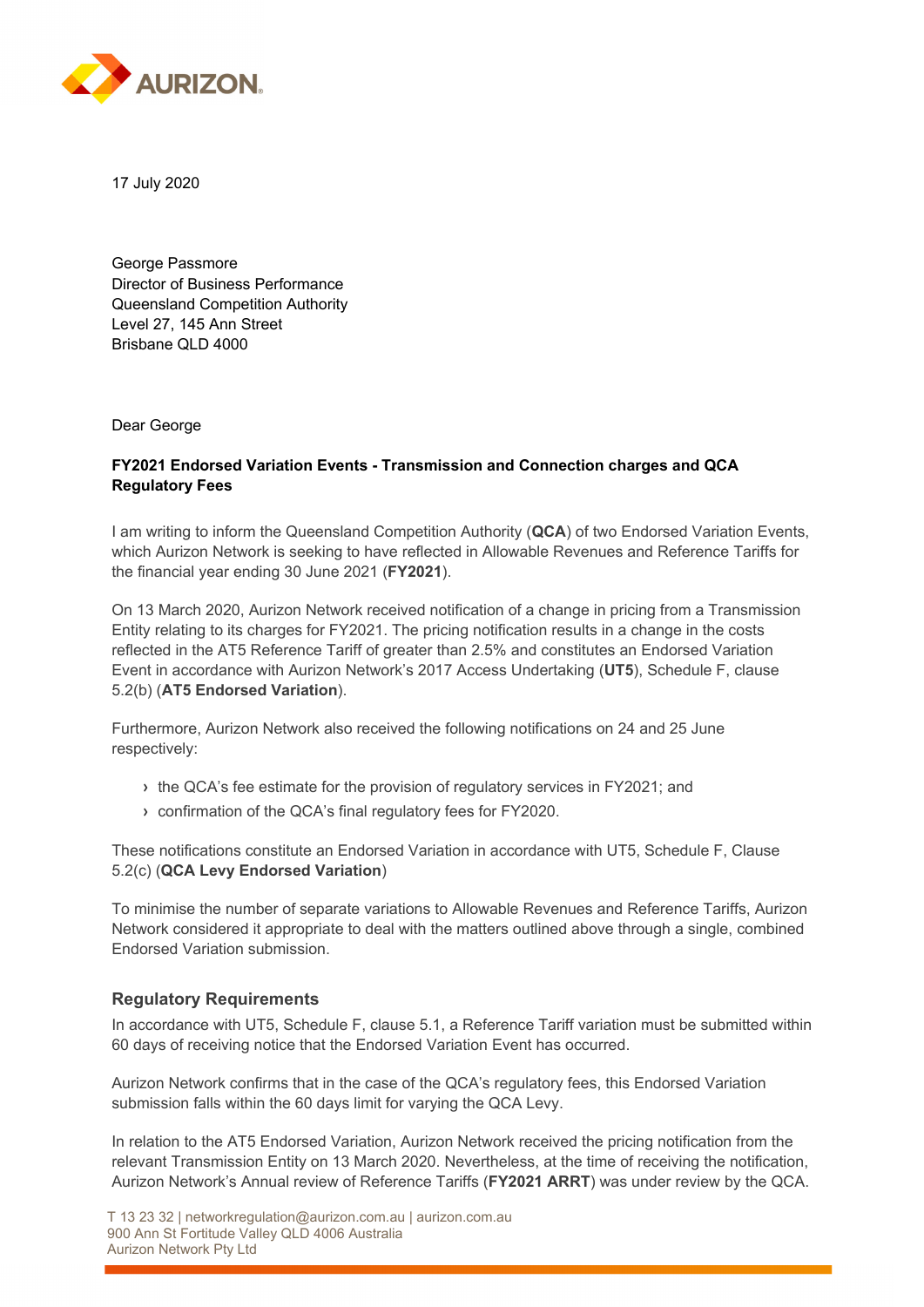This ultimately created uncertainty around the applicable Volume Forecasts, Allowable Revenues and Reference Tariffs for FY2021 to be varied.

The QCA approved the FY2021 ARRT on 28 May 2020 and accordingly, approved the volume forecasts, Allowable Revenues and Reference Tariffs for that year. With the FY2021 Reference Tariffs now finalised, Aurizon Network confirms that the pricing notification received from the relevant Transmission Entity meets the criteria for an Endorsed Variation Event under Schedule F, Clause 5.2(b).

Aurizon Network notes that the 60-day timeline has not been met in relation to the AT5 Endorsed Variation. Nevertheless, in light of the dependency on the FY2021 ARRT, and the fact that the variation results in a reduction of AT5 Reference Tariffs for both the Blackwater and Goonyella systems, Aurizon Network considers it reasonable for this AT5 Endorsed Variation to be approved by the QCA.

For the avoidance of doubt, Aurizon Network has reported the above in the June 2020 Monthly Breach Report.

As outlined in UT5 Schedule F, clause 5.4, Aurizon Network must:

- **›** Nominate the Reference Tariff to be varied;
- **›** Include evidence that the Endorsed Variation Event has occurred; and
- **›** Include details of the methodology, data and assumptions used to vary the Reference Tariff.

In relation to the AT5 Endorsed Variation the relevant Reference Tariff to be varied is the AT5. The QCA's notification of regulatory fees have the effect of varying the QCA Levy for FY2021.

Supporting evidence that each Endorsed Variation has occurred can be provided to QCA directly upon request.

# **AT5 Endorsed Variation Event – Transmission and Connection Charges**

Clause 5.2(b) of UT5 states that an Endorsed Variation Event occurs when;

*"a change in the pricing of one or more Distribution Entities and/or Transmission Entities that, either alone or in combination with all other changes in the pricing of relevant Distribution Entities and/or Transmission Entities that have occurred since the Commencing Date and that have not previously resulted in a variation of the Reference Tariff, would cause a change in the costs reflected in the AT5 input of the relevant Reference Tariff of greater than 2.5%"* 

On 13 March 2020, Aurizon Network received notification of a change in pricing from a Transmission Entity relating to its charges for FY2021. The revised transmission and connection costs are approximately 3% lower than those currently included in the approved Allowable Revenues and Reference Tariffs for FY2021.

| <b>FY2021 Transmission</b><br>and Connection costs | Approved (\$000) | <b>Revised (\$000)</b> | Variance (%) |
|----------------------------------------------------|------------------|------------------------|--------------|
| <b>Blackwater</b>                                  | 26.541           | 26.003                 | $-2.0\%$     |
| Goonyella                                          | 32.131           | 30.848                 | $-4.0\%$     |
| Total                                              | 58.672           | 56.851                 | $-3.1\%$     |

### **Table 1: FY2021 Transmission and Connection costs**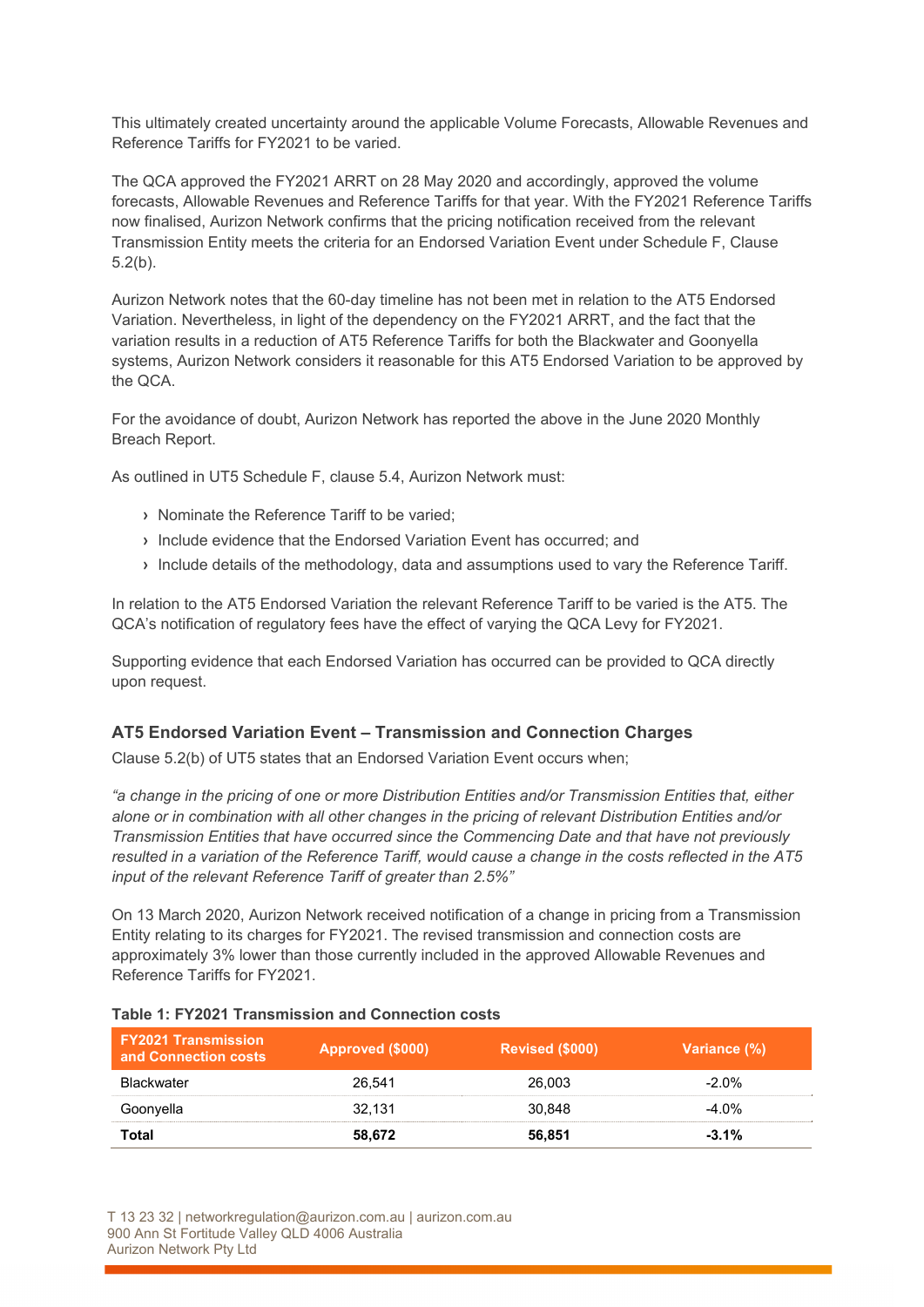The revised transmission and connection cost will result in a lower AT5 Reference Tariff for both the Blackwater and Goonyella systems.

| <b>FY2021 AT5</b><br>(\$ per eGTK'000) | <b>Approved</b> | <b>Revised</b> | <b>Variance</b> |
|----------------------------------------|-----------------|----------------|-----------------|
| <b>Blackwater</b>                      | 2.85            | 2.83           | (0.02)          |
| Goonyella                              | - 71            | .68            | (0.03)          |

### **Table 2: Proposed AT5 Reference Tariff FY2021**

Aurizon Network proposes an Effective Date for the revised AT5 Reference Tariffs (as outlined in Table 2 above) of 1 September 2020.

# **QCA Levy Endorsed Variation Event**

The review of the QCA Levy is an Endorsed Variation Event in UT5, Schedule F, clause 5.2(c).

On 24 June 2020, Aurizon Network received notification from the QCA of its FY2021 Regulatory Fees. The QCA has estimated its full fees for FY2021 to be \$829,245 (plus GST).

Furthermore, on 25 June 2020, the QCA notified Aurizon Network that its final Regulatory Fees for FY2020 were expected to be \$1,114,277 (plus GST). Subject to final audit and QCA Board approval, this amount results in an expected over-recovery of \$557,000.

Aurizon Network has taken the above notifications into consideration, when determining the proposed QCA Levy Endorsed Variation for FY2021.

The methodology for calculating the proposed QCA Levy for FY2021 is set out below. The forecast regulatory fees exclude GST:

#### **Table 3: Calculate final reconciliation of FY2020 QCA Levy**

| <b>Description</b>                                  | Value (\$) |  |  |
|-----------------------------------------------------|------------|--|--|
| Value invoiced by QCA during FY2020                 | 1.671.000  |  |  |
| Estimated QCA over-recovery                         | (557,000)  |  |  |
| <b>Actual QCA Levy in FY2020</b>                    | 1.114.000  |  |  |
| FY2019 QCA Levy adjustment                          | 538.531    |  |  |
| Total FY2020 QCA Levy (including FY2019 adjustment) | 1,652,531  |  |  |
| QCA Levy collected via Access Charges               | 2.264.212  |  |  |
| <b>FY2020 QCA Levy reconciliation adjustment</b>    | (611, 681) |  |  |

#### **Table 4: Apply FY2020 QCA Levy reconciliation adjustment to FY2021 Regulatory Fees**

| <b>Description</b>                             | Value (\$)  |
|------------------------------------------------|-------------|
| $QCA$ Regulatory Fee estimate ( $@100\%$ )     | 829.245     |
| Less FY2020 QCA Levy reconciliation adjustment | (611, 681)  |
| <b>Adjusted Regulatory Fees for FY2021</b>     | 217.564     |
| FY2021 CQCN Volume Forecast (NT)               | 239.152.249 |
| FY2021 QCA Levy (\$ per NT)                    | 0.00091     |